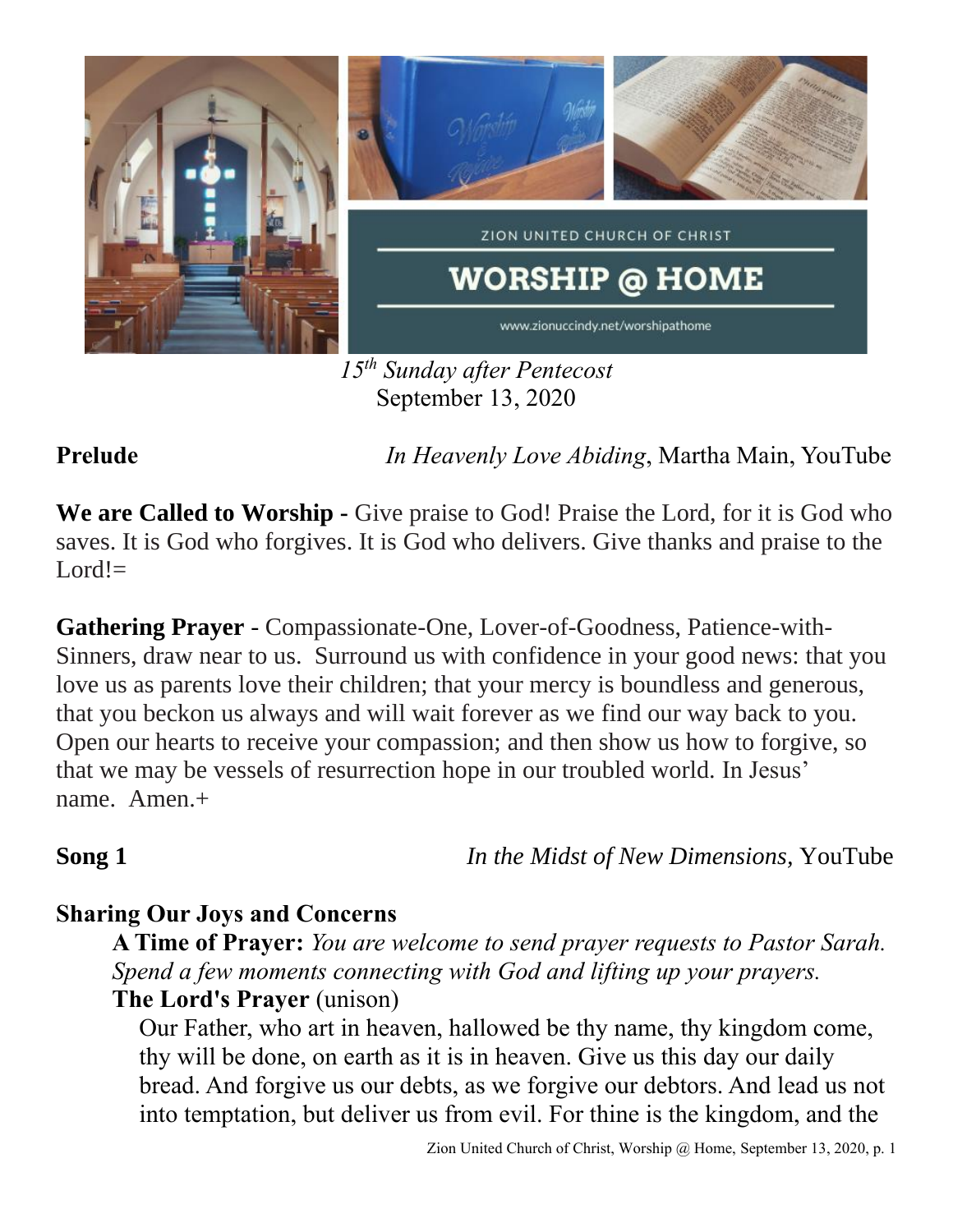## **Song 2** *Go Down, Moses*, YouTube

**We Hear God's Word** Exodus 14:19-31 (NRSV)

19 The angel of God who was going before the Israelite army moved and went behind them; and the pillar of cloud moved from in front of them and took its place behind them. <sup>20</sup>It came between the army of Egypt and the army of Israel. And so the cloud was there with the darkness, and it lit up the night; one did not come near the other all night.

21 Then Moses stretched out his hand over the sea. The LORD drove the sea back by a strong east wind all night, and turned the sea into dry land; and the waters were divided. <sup>22</sup>The Israelites went into the sea on dry ground, the waters forming a wall for them on their right and on their left.  $^{23}$ The Egyptians pursued, and went into the sea after them, all of Pharaoh's horses, chariots, and chariot drivers.  $^{24}$ At the morning watch the LORD in the pillar of fire and cloud looked down upon the Egyptian army, and threw the Egyptian army into panic. <sup>25</sup>He clogged their chariot wheels so that they turned with difficulty. The Egyptians said, 'Let us flee from the Israelites, for the LORD is fighting for them against Egypt.'

26 Then the LORD said to Moses, 'Stretch out your hand over the sea, so that the water may come back upon the Egyptians, upon their chariots and chariot drivers.' <sup>27</sup>So Moses stretched out his hand over the sea, and at dawn the sea returned to its normal depth. As the Egyptians fled before it, the LORD tossed the Egyptians into the sea. <sup>28</sup>The waters returned and covered the chariots and the chariot drivers, the entire army of Pharaoh that had followed them into the sea; not one of them remained. <sup>29</sup>But the Israelites walked on dry ground through the sea, the waters forming a wall for them on their right and on their left.

30 Thus the LORD saved Israel that day from the Egyptians; and Israel saw the Egyptians dead on the seashore.  $31$  Israel saw the great work that the LORD did against the Egyptians. So the people feared the LORD and believed in the LORD and in his servant Moses.

**Meditation** *The North Star*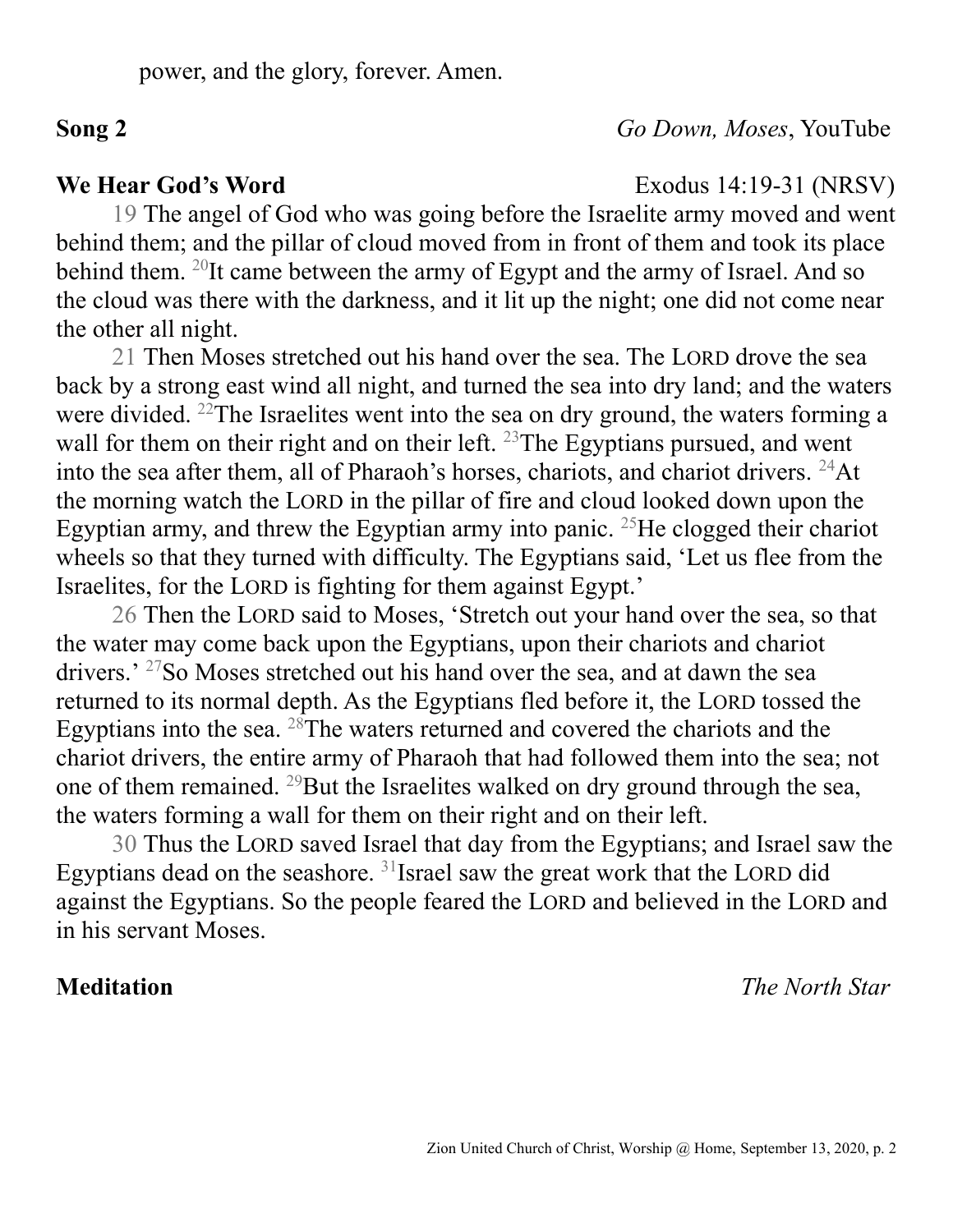

In our scripture reading, God lead Moses and God's people in a pillar of cloud and bright light. It was this pillar of light that would lead them through the wilderness, a sign of God's presence among them. Look for God's light this week. Look to the heavens above and the earth below. Look to the faces of strangers at the grocery store and pictures of your loved ones. Look for the light—that remind of God's presence among us. Where is God's light leading you this week?

# **We Respond to God's Word with Our Giving Offertory**

You're invited to take out your checkbook in these moments. As you write out your offering, be prayerful with each letter and number. In times such as these, when money becomes tight and our economy is under strain, God invites us to be generous and give what we can. These are gifts we freely give, as we are able and as we are called.

We ask that you please mail in your offerings to our office. Zion United Church of Christ 8916 E. Troy Ave. Indianapolis, IN 46239

You can now submit your offerings on our website through a secure PayPal donation button. Please know that PayPal receives a 2.2% processing fee and a \$0.30 transaction charge. You are able to set up reoccurring, monthly payments. Check it out on our website at www.zionuccindy.net/donate.